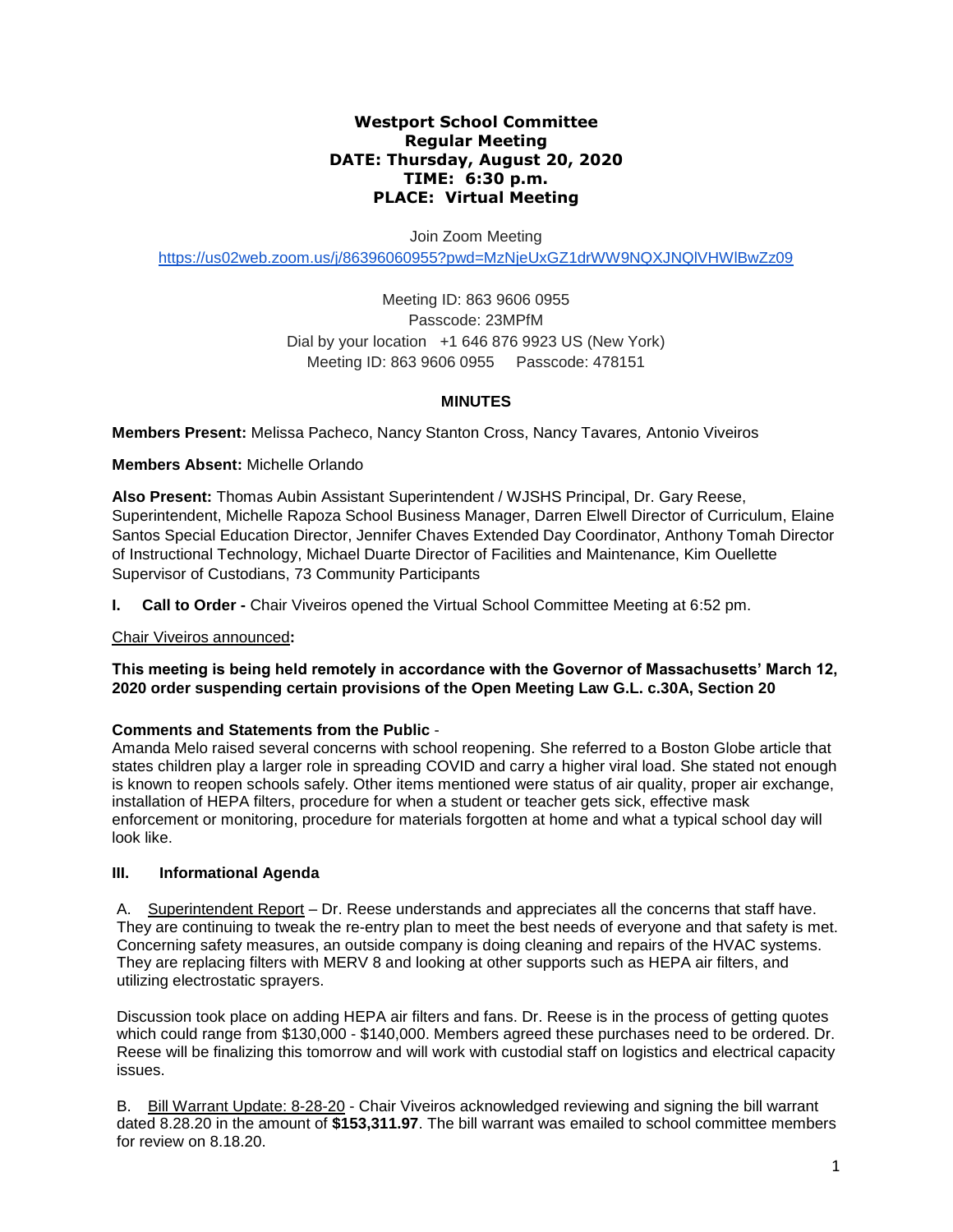C. Curriculum Update – Mr. Elwell explained 2 district initiatives. First, there will be 10 days of Professional Development. Goals are to insure staff are fully trained to maintain a safe learning environment, ensure staff are prepared to use the Google Classroom platform and have staff equipped with curriculum contingencies to allow for seamless shifts if needed. Second, a plan for textbook access was shared to ensure students have an online subscription or use of a textbook. Textbook access depends on the course. Students will have a one to one text and do not share textbooks.

Mr. Elwell noted that budget planning is needed for online subscriptions and phasing out textbooks. There are purchase costs associated with online subscriptions. Three funding sources were identified; 1. existing textbook line, 2. Title IV funds, and 3. CARES Act funds.

D. SPED Update – Ms. Santos reported they are moving ahead and committed to providing necessary services. Students will be in person as much as possible. Remote learning is done in a co-taught model. There are breakout sessions and therapy services. Special Education meetings are held virtually. They will complete all evaluations in a timely manner. Ms. Santos will start evaluations as soon as possible once staff returns.

E. Athletic Update – Dr. Reese reported for Mr. Pacheco. Guidance from MIAA and DESE was received yesterday. It will be a local decision about student participation. There will be a Fall 1 and Fall 2 season. There is a meeting on Wednesday with recommendations to be presented at the next school committee meeting.

F. Maintenance Update – Ms. Ouellette outlined all the cleaning protocols and status of PPE supplies. She is working with cleaning companies on estimates. Staff attended COVID cleaning training.

Mr. Duarte was asked about the electric ability for fans and HEPA filtration. Dr. Reese will work with Mr. Duarte on these issues. Mr. Duarte reported they are going through all units making sure dampers are bringing in air and motors are functioning. In addition, they are changing exhaust fans and making sure unit ventilators are working. Mr. Duarte is working with a contractor about unit and duct work cleaning as well as exhaust fans. Explanation of updates to the nurse's office, kitchen serving lines, and office plexiglass guards were presented.

G. Technology Update – Mr. Tomah reported that 169 Surface Pro laptops were received with 24 more on order. They are presently waiting for 671 Chromebooks that have been embargoed. An additional 650 Chomebooks will soon be received. There are 65 Chomebooks to cover TAs and other staff. Mr. Tomah is working on installation of exterior Wi-Fi for 5-6 locations. It was noted that laptops can be used for remote learning if needed.

H. Transportation – Ms. Rapoza is working with both bus companies. Bus runs have been made with full amounts of students. There was a meeting about transportation with MAPT with no clear information on what other districts are doing. Surveys out to parents concerning transportation are due tomorrow. There are still a lot of factors that need to be worked on to determine a plan moving forward.

I. Extended Day – Ms. Chaves reported she has received many emails and phone calls from parents. She has been in communication with parents regularly. They are waiting for final state guidance. There will be a meeting soon where they will receive a 2-month supply of PPE.

Ms. Chaves was acknowledged for her exemplary work with the Extended Day Program.

J. Subcommittee Updates - Mr. Aubin reported that the SBC continues to move forward. There have been change orders, however they are below costs when compared to other school building projects within the state of Massachusetts. The building will be enclosed by the end of October making it possible for all the interior work to take place. Furniture samples are in the Library and they are having staff test it. Mr. Aubin reminded everyone to start decluttering since they are less than a year away from moving into the new school. They are working with the Town on the communication system.